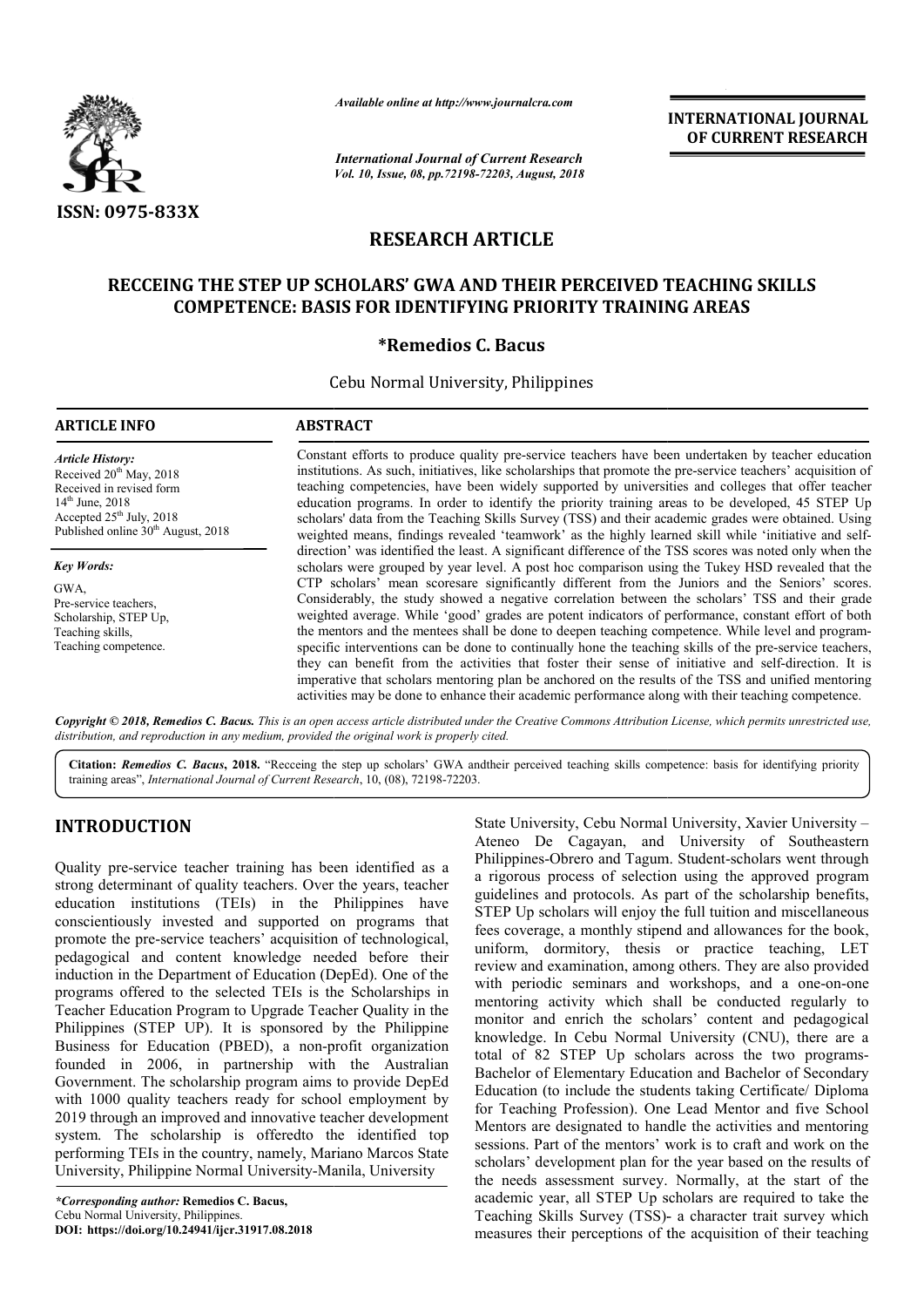skills. The survey contains list skills and attitudes and level of assistance the scholars will need to facilitate their school success as well as help them in the transition to their preservice qualities to the professional level. With seven aspects, each with five indicators, the TSS, as a form of selfassessment, measures the students' level of knowledge, skills, and attitudes (KSA) and level of assistance they will need to attain each. Al-Sharif (2010) purported that evaluation of teaching competency is vital in addressing quality teacher preparation through teachers' adequacy programs.

As such, the crafting of the mentoring plan has been very crucial to ensure that each STEP Up is not shortchanged with the needed guidance not just to meet the requirements of the scholarship but to become effective teachers in the future. For the past year, the Individual Development Plan (IDP) of the scholars was not fully maximized owing to the fact the scholarship was still in its initiation stage. Major adjustments were done and an intensified training to inspire school mentors was conducted. It is believed that the scholars can greatly benefit from well-crafted IDPs. It is in this context that this paper is conceptualized. The 45 Step UP scholars (10 Juniors, 17 Seniors, and 18 CTP students) enrolled in CNU were purposively selected to compose the respondents of the study. They were the qualifiers of the scholarship in the undergraduate level last School Year 2017-2018, after having passed the Proficiency Aptitude Test given at the start of the school year. This paper examined the STEP Up scholars' perceived teaching skills' competence and its relationship with their grade weighted average (GWA). Specifically, it determined answers to the following questions:

- 1. What is the scholars' distribution when grouped by sex, degree program, and year level?
- 2. What is the mean grade of the scholars when grouped by year level and sex?
- 3. What is the scholars' Teaching Skills mean scores in terms of the following:
	- Communication;
	- Critical thinking and problem-solving;
	- Creativity
	- Information, ICT and media literacy;
	- Initiative and self-direction;
	- Decision making; and
	- Teamwork?
- 4. What is the distribution of the scholars' Teaching Skills mean scores when grouped by sex, year level, and degree program?
- 5. Is there a significant difference between the scholars' Teaching Skills mean scores when grouped by level and sex?
- 6. Is there a significant relationship between the scholars' grade weighted average (GWA) and their weighted average (GWA) and their TeachingSkills scores?
- 7. Is there a significant mean difference of the scholars' scores in the seven Teaching Skills components?

#### **Presentation, Analysis, and Interpretation of Results**

The succeeding discussions outline the salient findings that answer the stated questions posed in this study. Interpretations and implications are provided to highlight relevant observations and analysis.

*STEP Up Scholars' Distribution:* The scholars in the undergraduate level are purposively chosen to compose the samples of the study. Table 1 presents the scholars' distribution when grouped according to sex, year level, and degree program. Table 1 presents the distribution of the scholars. When grouped according to the degree program enrolled in, there are more scholars who are taking the Bachelor of Secondary Education (BSED) (34 of the 45). When grouped according to year level, there are more scholars enrolled in the CTP program (18 of 45). True to most of the teacher education institutions where the enrollees are more on females, the accepted STEP scholars are more on females- (34 of the 45) or 76%.) When grouped by program, there are more scholars who are in the BSED program (34 or 76%) precisely because those in the CTP are categorized in the secondary program taking into account their first bachelor's degree as a basis for their specialization. Between the regular BEED and BSED, it is observed that there is an almost equal is the distribution of Senior scholars by program, where eight (8) scholars are from the BEED and nine (9) are from the BSED program, while a clear disproportion is observed among the Junior scholarswith seven (7) or 70% are from the BSED program and only three (3) or 30% are from the BEED program. The said disparity is reflective with the nature of the enrollment and applicants in the College of Teacher Education where the majority of the student population comes from the BSED program. This is attributed to the many specializations offered in the secondary program.

#### *STEP UP Scholars' Mean Grade*

One of the bases for retaining the scholarship is the scholars' grade weighted average (GWA). Per guidelines, all scholars must have a GWA of not lower than 2.0 to keep the scholarship. The scholars with a GWA higher than 1.74 will be awarded during the annual 'Scholars' Time and Recognition (STAR) at the end of the school year. This is to motivate each scholar to perform at their best. Table 2 presents the scholars' mean grade for the last academic term. Highest mean grade is observed when scholars are grouped according to sex while a 0.05 mean difference is noted between the composite mean grade by year level and degree program with 1.70 and1.65, respectively. More homogeneous groupings are noted among BEED, male and Senior scholars with an SD of 0.14, 0.13 and 0.14.

This means that the grades of the group of scholars in the aforementioned groupings are clustered closely around the mean grade, hence their grades are pretty close to the mean grade. The grades of scholars in the Junior level, the females, and those enrolled in the BSED program are more spread out, but not relatively large,as evidenced by the SD of 0.28, 0. 23 and 0.24. As grades are bunched around the mean grade, it denotes homogeneity among the scholars that can be used as a starting point when formulating enrichment tasks to enhance their potentials and capabilities. The larger spread of grades among the Juniors implies that their academic preparation, though diverse like the Seniors, can be a real challenge especially when they have a grade requirement in order to keep the scholarship. Most notably, the males' grades are mostly clustered around the mean grade. Moreover, they have a higher mean grade when compared with the female scholars. Figure 1 shows the scholars' grade distribution in five (5) intervals.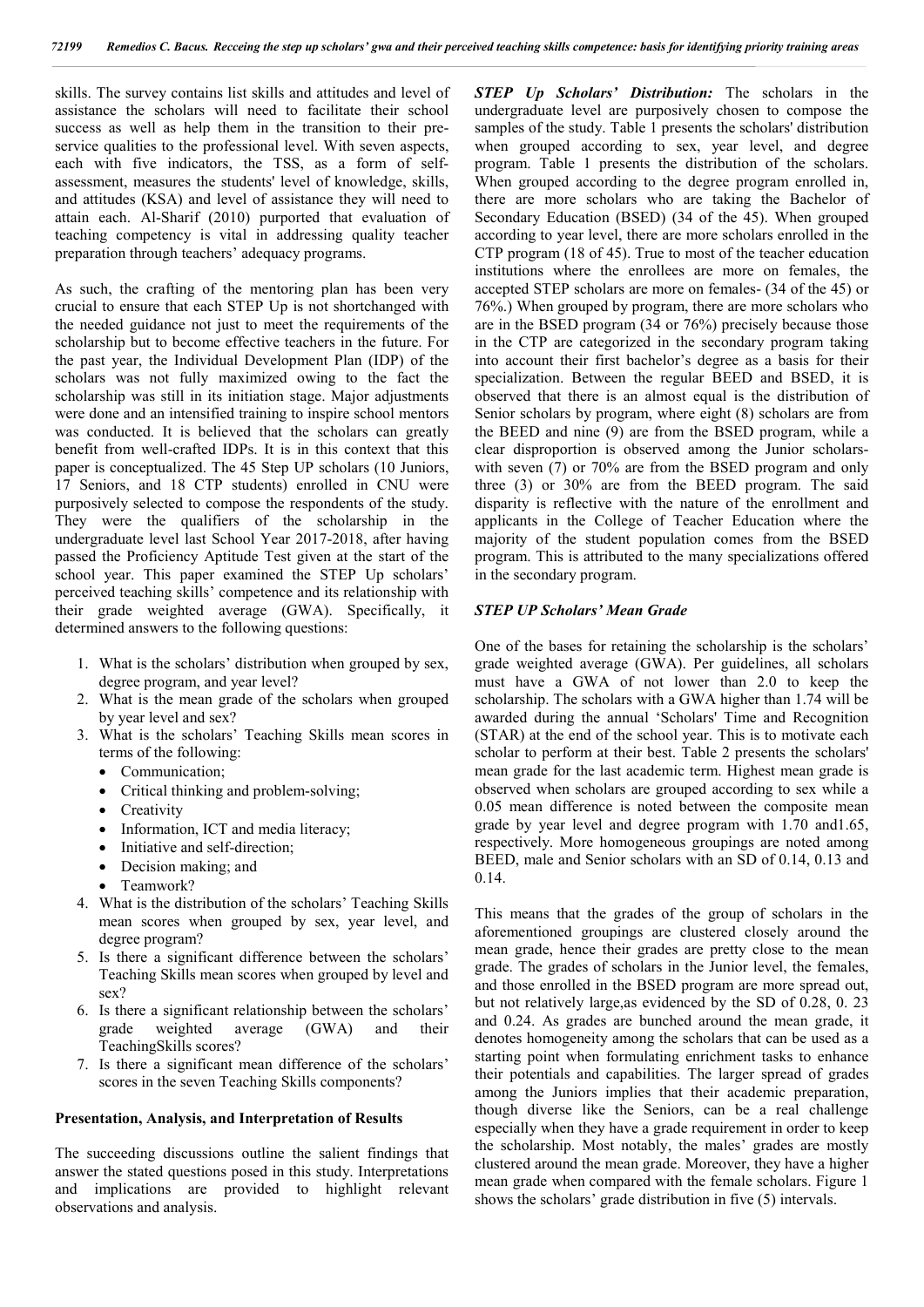|  |  |  | Table 1. Scholars' Distribution by Degree Program |  |  |
|--|--|--|---------------------------------------------------|--|--|
|--|--|--|---------------------------------------------------|--|--|

|                  | $BEED(n=11)$ | BSED $(n=34)$ |      |  |
|------------------|--------------|---------------|------|--|
| Sex              |              |               |      |  |
| Male             | 18%          | 9             | 26%  |  |
| Female           | 82%          | 25            | 74%  |  |
| Year Level       |              |               |      |  |
| Juniors $(n=10)$ | 30%          |               | 70%  |  |
| Seniors $(n=17)$ | 47%          | 9             | 53%  |  |
| $n=18$<br>CTP    |              | 18            | 100% |  |

**Table 2. Scholars' Mean Grade**

|                | n(45) | Mean Grade | SD   |
|----------------|-------|------------|------|
| Year Level     |       | (1.70)     |      |
| Juniors        | 10    | 1.83       | 0.28 |
| <b>Seniors</b> | 17    | 1.57       | 0.14 |
| <b>CTP</b>     | 18    | 1.96       |      |
| Sex            |       | (1.58)     |      |
| Male           | 11    | 1.46       | 0.13 |
| Female         | 34    | 1.70       | 0.23 |
| Degree Program |       | (1.65)     |      |
| <b>BEED</b>    | 11    | 1.53       | 0.14 |
| <b>BSED</b>    | 34    | 1.76       | 0.24 |

**Table 3. Distribution of Scholars' Teaching Skills Mean Scores**

|                | Teaching Skills Mean Scores | Description |
|----------------|-----------------------------|-------------|
| Year Level     | 74%                         | Fair        |
| Juniors        | 79%                         | Fair        |
| <b>Seniors</b> | 78%                         | Fair        |
| <b>DPE</b>     | 66%                         | Low         |
| Sex            | 75%                         | Fair        |
| Male           | 79%                         | Fair        |
| Female         | 71%                         | Fair        |
| Degree Program | 76%                         | Fair        |
| <b>BEED</b>    | 79%                         | Fair        |
| <b>BSED</b>    | 72%                         | Fair        |

**Table 4. One-Way Analysis of Variance of the Scholars' Scores in TSS by Sex**

| Source         |    | SS   | MS  | F    |         |  |
|----------------|----|------|-----|------|---------|--|
| Between Groups |    | 505  | 505 | 2.46 | 0 1 2 4 |  |
| Within Groups  | 43 | 8840 | 206 |      |         |  |
| Total          | 44 | 9345 |     |      |         |  |

**Table 5. One-Way Analysis of Variance of the Scholars' Scores in TSS by Level**

| Source         |    | SS   | MS  |      |       |
|----------------|----|------|-----|------|-------|
| Between Groups |    | 1700 | 850 | 4.67 | 0.015 |
| Within Groups  | 42 | 7645 | 182 |      |       |
| Total          | 44 | 9345 |     |      |       |

**Table 6. Correlation between the Scholars' GWA and their TSS Scores**

| Variables              |    | Mean  | SD     |      |            | p-value |
|------------------------|----|-------|--------|------|------------|---------|
| <b>Teaching Skills</b> | 44 | 73.36 | 212.38 | 1.68 | $---0.280$ | 0.062   |
| <b>GWA</b>             | 44 | .78   | 0.07   |      |            |         |

**Table 7. One-Way Analysis of Variance of the Scholars' TSS Scores**

| Source         | df  | SS    | MS  |      |       |  |
|----------------|-----|-------|-----|------|-------|--|
| Between Groups |     | 953   | 159 | 0.56 | 0.760 |  |
| Within Groups  | 308 | 86938 | 282 |      |       |  |
| Total          | 314 | 87891 |     |      |       |  |

Majority of the scholars' (31 out of 45) have grades higher than 1.91 and only six have grades below 2.10. It can be deduced that efforts had been made to keep the scholarship in force. They are already in their second year of scholarship and maintaining a GWA higher than 2.0 is very crucial. As to the case of the scholars with a grade lower than 2.0, the STEP Up committee members agreed to have the scholars in the probationary period for one (1) semester. This only happens when the assigned school mentor provides the STEP Up committee with justifications and efforts, as well as commitment to improve, have been deliberately made by the scholars themselves.

### *Scholars' Teaching Skills Competence*

The self- assessment result on Teaching Skills possessed by the STEP Up scholars indicates their perceived knowledge, skills and attitudes as well as the level of assistance to attain each trait. Using a four-point Likert scale code- 1 as low, 2 as fair, 3 as satisfactory and 4 as high, the scholars identified their competence in each of the seven indicators. The scholars' perceived competence on the seven components of the Teaching Skills surveyed and the level of assistance required to meet the desired traits is presented in Figure 2. The scholars' perceived Teaching Skills' competence is manifested in their assessment of their acquired knowledge, skills and attitudes in the seven areas. The three Cs- Communication, Critical Thinking and Problem Solving and Creativity are traits under Learning and Innovation while the last three traits are the Life and Career Skills. It can be gleaned from Figure 2 that the scholars got highest in Teamwork (with 76.71%) and lowest (70.44%) in Initiative and Self-Direction component. This denotes that they are better in their life and career skills than in learning and innovation skills. The result can be attributed to their exposure to thevarious teaching-learning activities in the institution. Among others, they have exposed in working collaboratively with their peers/classmates, soliciting input by valuing other's ideas and expertise, placing team agenda before personal agenda and supporting and/ or acting in accordance with the group's decision. This trait allows them to share credit for team accomplishments and to accept joint responsibility for team shortcomings.

On the other hand, their competence in critical thinking and problem-solving is not promising. This implies that their skills in taking initiatives, reflecting critically on learning experiences and processes, interpreting information and drawing a conclusion based on the best analysis and solving different kinds of non-familiar problems in both conventional and innovative ways have to be honed. Overall, the scholars' perceived level competence in the other five traits as evident by their means that range from 73%- 76%. Such a score, interpreted as 'Fair,' means they believe that they will benefit from further training that develops in their skills in the aforementioned traits. As future teachers, they hold the importance of speaking and writing clearly and effectively in both languages- English and Filipino. As such, tailoring one's language, tone and style, and format to match the audience is of paramount consideration. Furthermore, the mean (73%) for Information, ICT and Media Literacy can be attributed to the fact that the scholars are influenced by technologically-aided instructions. Training in advancements and appropriate use technological tools in teachingmaybe considered in their development plans. The move to assist the pre-service teachers is in consonance with the idea of Hobson, et al (2012) that is, providing school-based experiences that nurture the students with the necessary behaviors and strategies.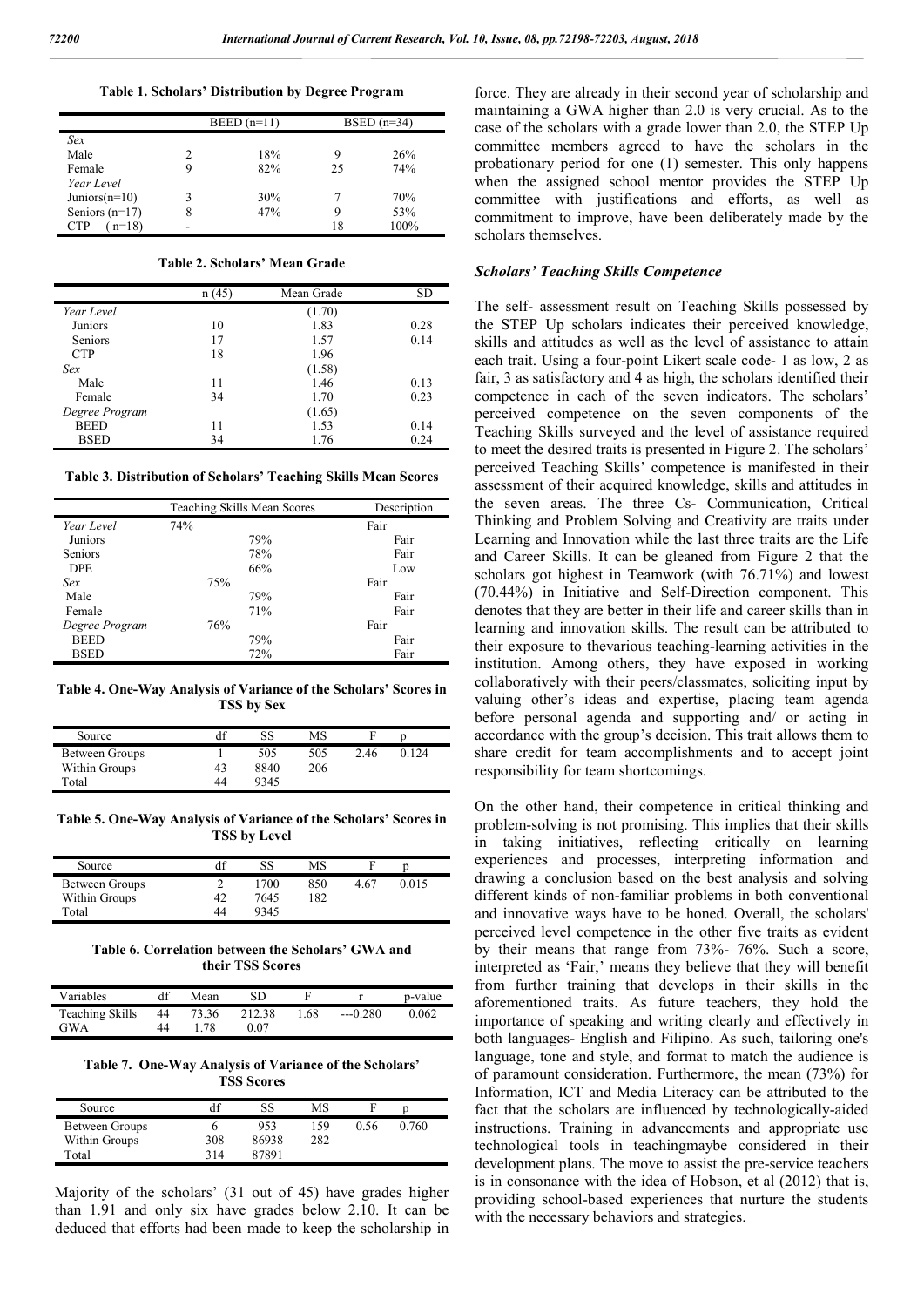

**Figure 1. Distribution of Scholars' Grade**



**Figure 2. Scholars' Teaching Skills' Competence**

Mentoring relationships are instrumental in the development of the desired teaching skills needed in the  $21<sup>st</sup>$  century.

### *Distribution of Scholars' Mean Scores in the Teaching Skills Survey*

Owing to the many factors that influence the respondents' perception on the extent to which they possess the knowledge, skills, and attitudes required in the teaching profession, their competence varies when they are grouped according to year level, sex and degree program enrolled in. Table 3 presents the distribution of the scholars' mean level of competence in the traits surveyed. As shown in Table 3, the mean level of competence is 74%, 75% and 76%, interpreted as 'Fair' when the respondents are grouped by year level, sex and by degree program. This means that they need further training in the specified areas to enhance effectiveness in teaching. They will greatly benefit from level specific and program-specific seminars and trainings to hone their skills as a person and as a teacher. Individually, the male respondents have a higher competence level than the females. This means the former have higher regard toward the extent of their possessed character traits necessary for teaching.

Such competence among the male respondents implies that although they are competent, they would still benefit from further training. However, in order to maximize the potentials, scholarship trainings and scholars' development plans may be sex-specific. Contrary to the principle of inclusiveness, scholars in particular, and students, in general, can still and will still benefit from group-specific tasks and activities and programs. Similarly, Ludwig, Kirshtein, and Sidana (2010) in Hobson (2012) maintained that teacher training programs for pre-service teachers can ensure to produce graduates who are equipped to teach diverse learners and turnover rates may be reduced.

### **The Significant Difference of the Scholars' Teaching Skills Mean Scores when Grouped by Level and Sex**

At the onset of every academic year, the qualified scholars are given a needs assessment survey, in a four-point Likert scale, which assesses their Teaching Skills. The obtained scores are given to the assigned school mentor as the basis for the crafting of the Individual Development Plan. It was hypothesized that there was no significant difference between the scholars' Teaching Skills Scores (TSS) when they are grouped by level and sex. To determine the difference, a one-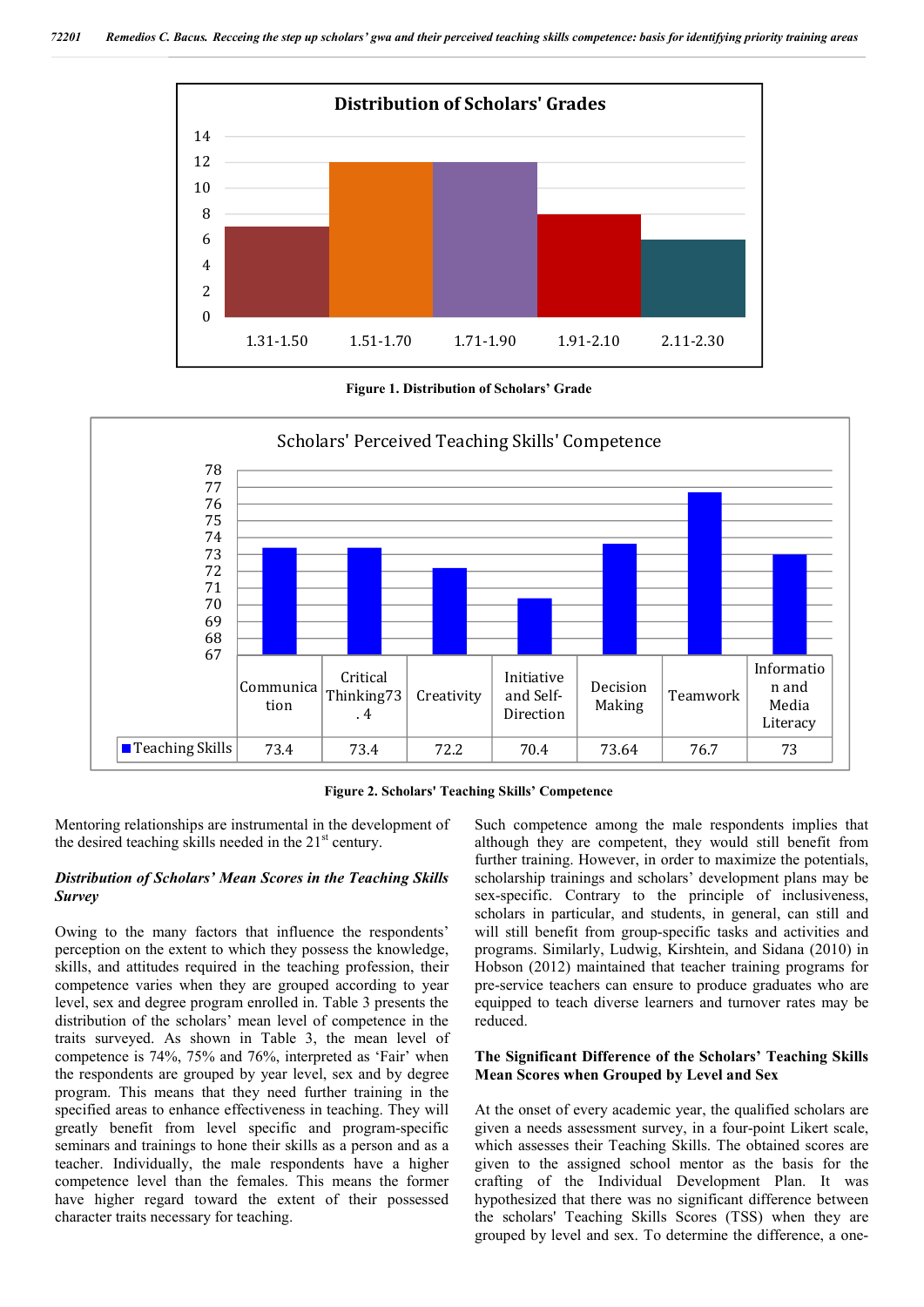way ANOVA was conducted. Table 4 presents the result of the analysis of variance of the scholars' scores in TSS by sex. As seen in Table 4, the scholars' mean scores  $[F(1, 43)=2.46]$ , p=0.124] indicate that at  $\alpha$  0.05, there is no significant difference in their performance Teaching Skills scores. The mean scores of the male scholars (M=79.16, S=16.61) did not significantly differ from the mean scores of the female scholars  $(M=71.36, S=13.57)$  with the eta ( $\eta$ = 0.05), thus accepting the null hypothesis of no significant difference. The 5% of the total variance is accounted for by the sex with the scores of both males and females closely clustered to the mean. This finding suggests that the tool used in the choice and acceptance of the students to the scholarships serves its purpose. The basis upon which they are qualified is the extent to which their knowledge and skills are manifested through the interview and teaching demonstration. This implies that when crafting for the scholars' individual development plan, the school may consider using the same nature of the plan, may organize a seminar or training where both groups can be benefited without undermining also the social and cultural factors in crafting the plans. Conversely, it was hypothesized that there was no significant difference between the scholars (Juniors, Seniors, and CTP) mean scores. To determine the difference, a one-way ANOVA of the scholars' scores in Teaching Skills Survey was conducted. Table 5 presents the results of the performed analysis of variance between the scholars' scores in TSS by level. It can be gleaned in Table 5 that there was a significant difference of the means scores of the scholars when they are grouped by level-Juniors, Seniors and CTP [F(2, 44)=4.67,p=0.015] thus, accepting the alternative hypothesis that at least one of the means is significantly different. To test which mean score, a post hoc comparison using the Tukey HSD was conducted revealing that the CTP scholars' mean score (M=65.74, SD=17.24) was significantly different from the means of the Juniors (M=78.57, SD=9.58) and that of the Seniors ( $M=78.11$ , SD=10.51) with  $\eta$ = 0.18. Thus, the level accounts for 18% of the total variance. Looking at the SDs of the three groups, the largest spread is noted among the CTP scholars' scores. This is attributed to the fact that they are not that exposed to education principles, theories and pedagogies since their academic preparation is different. The scores might be attributed to their limited stay in the university as an education student (2 semesters only to complete the 18 units required to take the licensure examination) compared to the regular students who are already on their third and fourth year (6 or 8 semesters). Kigugundu and Nayimuli (2009) acknowledged that the various challenges faced by the preservice teachers could militate against a positive teaching practice experience if not addressed dealt with favorably. The mentoring program espoused by Hobson, et al (2012) and Hudson (2017) gives credence to the need to prepare the preservice teachers to work in both rural and urban settings with high diversity. Mentors must assist their mentees along content and pedagogical issues to lessen the felt gap among the CTP scholars.

## **The Significant Relationship between the Scholars' Grade Weighted Average (GWA) and their Teaching Skills Survey Scores**

One of the requirements in qualifying and in keeping in the scholarship are the grades of the students. A scholar must not have a grade point average lower than 2.0 while the scholarship in force. In rare cases, special consideration shall be applied to those whose grades fall below the required grade. Table 6 presents the correlation between the scholars' Teaching Skills Survey scores and their grade weighted average. Table 6 shows the correlation of the scholars TSS scores and their GWA. Overall, a negative correlation between the scholars' Teaching Skills scores (M=73.36, SD=212.38) and grade weighted average  $(M=1.78, SD=0.07)$ ,  $r = -0.280$ , p= 0.062, n=45 was noted. Such results revealed that the GWA of the scholars is not associated with their scores in TSS. The effect of grades on scholars' TSS scores is not statistically significant, such that the increase in grades does not mean an increase in their TSS scores. Furthermore, the variance explained is 18%. This means that 82% of the variance is unexplained. This suggests that no association is found a number of factors could be contributive to the students' perceived competence in teaching. Academic success, in this case, the students' higher marks, though found to be connected with other disciplines, is a composite understanding of the totality of the students' performance. This supports the possibility that of having the best student teacher who is not a class topnotch or having an academic awarded but performing average during the pre-service internship.

### **The significant mean difference of the scholars' scores in the seven Teaching Skills components**

The Teaching Skills survey contains a list of skills and attitudes identified to facilitate the scholars' school success that helps them in their transition from their pre-service qualities to the professional level. On the four-point Likert scale, the scholars identify their knowledge, skills, and attitudes (KSA) and the level of assistance they will need to attain each in each of the seven components- Communication, Critical Thinking, Creativity, Initiative and Problem Solving, Information and ICT Literacy, Decision Making and Teamwork. It was explained to them that they should be truthful and forthright with their answers as the result of their self-assessment will be the basis of the mentoring plan specifically crafted according to their needs. A one-way ANOVA was conducted to determine the significant difference between the scholars' mean scores in the seven components of the Teaching Skills Survey. Table 7 presents the results of the Pearson r correlation of the mean scores in the TSS. Results in one-way ANOVA, as reflected in Table 7,  $[F (6, 45) = 0.56, p=0.760]$ , indicates that there is no significant mean difference of the scholars' scores in the seven components of Teaching Skills Survey. This means that their perceived assessment of the competence they possess in the three major areas, namely: learning and innovation, information/ICT literacy and life and career skills are close to each other, with a pooled SD of 16.80. The scholars got the highest mean (M=76.71) and greatest SD in 'Teamwork' component (SD=19.35) of the test and lowest mean is observed the component on Initiative and Selfdirection (M=70.44) lowest SD in Critical Thinking and Problem Solving (SD=12.64) (See Appendix E for the summary of the scholars' mean and standard deviations. In view of this, relevant plans must be crafted to strengthen the scholars' regard for their teaching skills specifically on their sense of initiative and self-direction. Ambrosetti (2011) suggested providing pre-service teachers with opportunities that allow them to experience authentic teaching situations where they need to consciously exercise their ingenuity and resourcefulness. In general, the result implies that equal premium must be placed in the development of all the seven components of the teaching skills. The mentoring plan must be viewed holistically such that each component is well